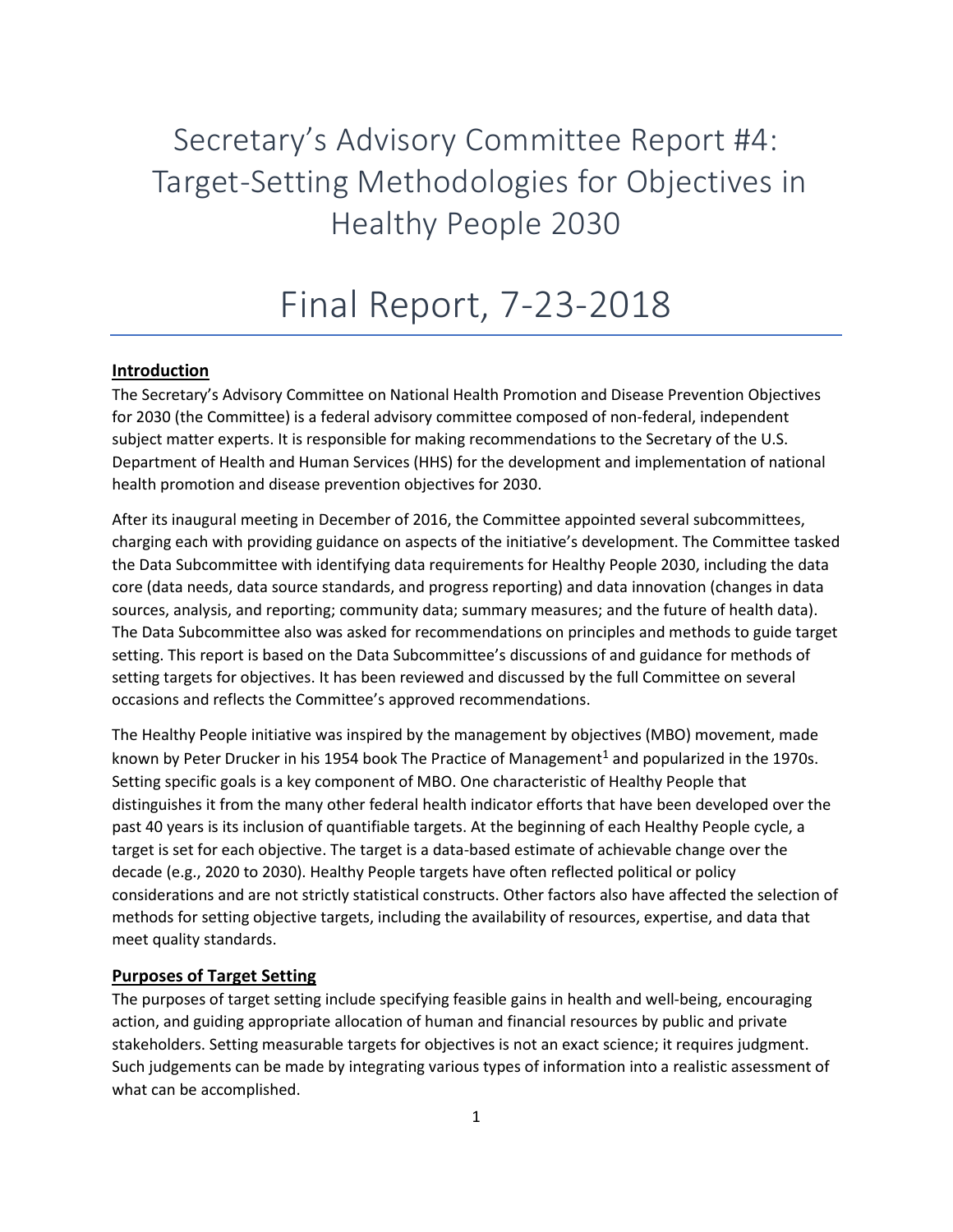Planners should consider: 1) the current status of the objective (baseline); 2) science and experiencebased knowledge on achievable levels of change; 3) the extent of disparities as shown by the baseline data and the Healthy People population template; and 4) stakeholder input on the desired level of improvement. (Some proposed objectives, such as developmental or research objectives, may lack baseline data and are included in a separate section of Healthy People. Objectives for which baseline data are not available are not recommended for inclusion among Healthy People 2030's core objectives.)

Healthy People objectives may exist from the previous decade, or they may be new. Existing objectives can be modified or maintained in their original form. The decision of which target-setting method to employ for the current decade can be informed by methods used for the previous decade.

#### **Proposed Principles and Methods**

The following 5 principles should guide the target-setting process for Healthy People 2030:

- Objectives should be science based.
- Supporting material for each objective must include the methods used to identify and justify the target.
- At least 1 scenario should be suggested that will likely achieve the target.
- Targets should represent meaningful change.
- Reducing disparities and improving health equity are critical goals.

#### Discussion of Principles

Below, the Committee summarizes its rationale for the 5 principles that are recommended to support the selection of Healthy People 2030 targets.

#### *Objectives should be science based.*

Most fundamentally, Healthy People 2030 should use a science-based approach to set targets. There must be a strong rationale for why it will be possible for the objective's measure to move in the desired direction and be achievable. The rationale for the target should use experimental, historical, or empirical evidence to demonstrate why an objective's measure can move in the desired direction; why the chosen target is achievable; and what actions will lead to achievement of the objective's target.

The Committee recommends that each objective include a statement explaining what actions will likely lead to achieving the selected target. As discussed below, a specific scenario of action that is considered likely to achieve the target also should be included in the statement. Target achievability can be justified through a review of research, trend analysis, subgroup analysis, and identification of principal methods used to achieve improvement. Additional evidence that a target may be achievable can be drawn from the "small scale" (e.g., as documented through County Health Rankings) and generalized to the national level. The "better than the best" target-setting method also can be applied to geographic subgroups to set national targets.

Modeling is the preferred method of target setting. The Committee acknowledges that the use of modeling requires resources of both expertise and subject matter knowledge, as well as sufficient time to develop and apply the models. Recognizing that limited resources are available, a full complement of target-setting methods is identified here to offer some flexibility in target setting. Expert opinion and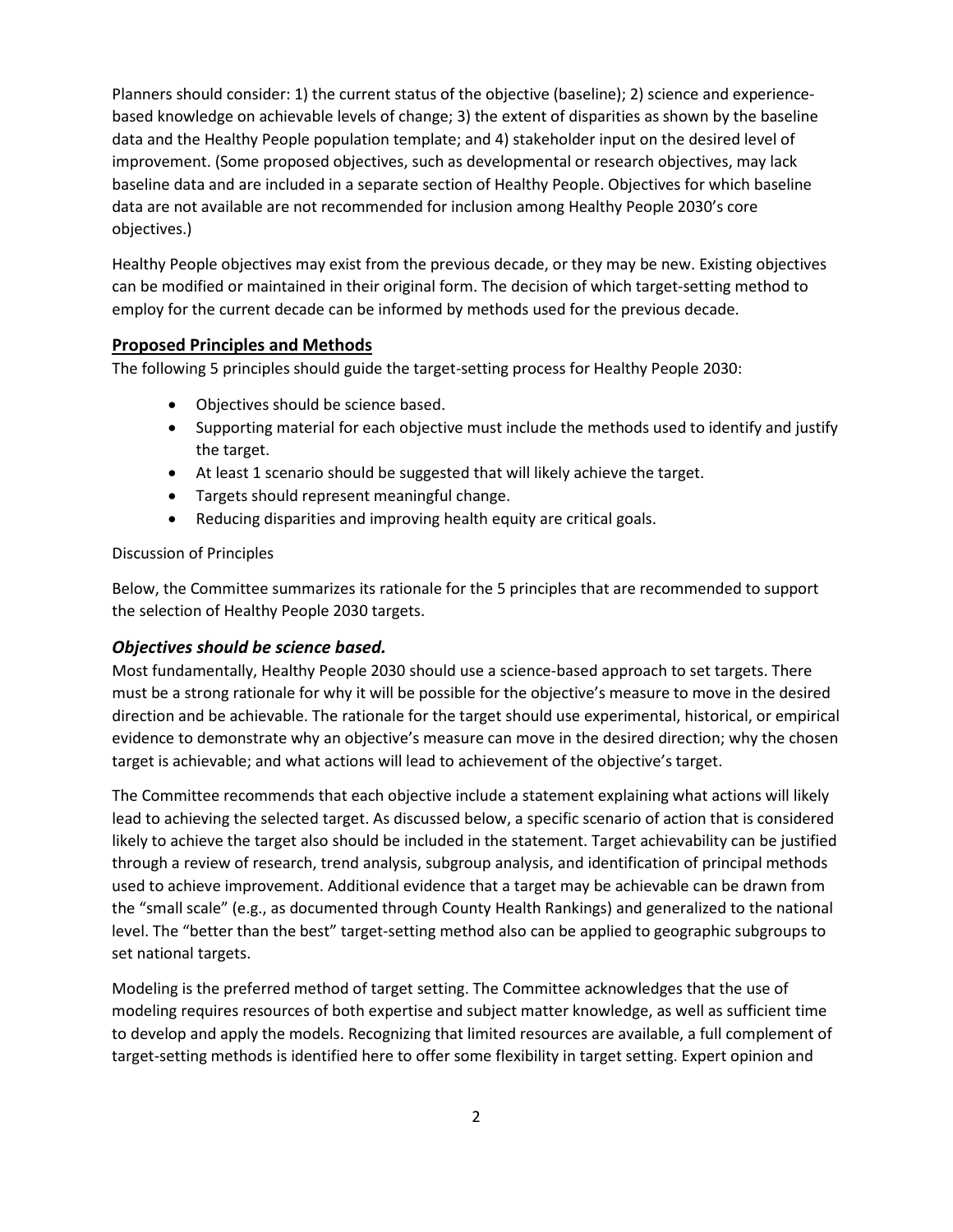input from stakeholders and implementers can inform final target selection but should not be the only methods used.

## *Supporting material for each objective must include the methods used to identify and justify the target.*

It is important to document the target-setting method for each objective. This ensures that those who implement actions to meet the objectives have the information they need to develop programs and apply interventions. Documentation for each target should include an explanation of how it was developed. Experimental, historical, or empirical evidence can be cited to demonstrate the target's achievability. Evidence could include, for example, intervention studies in which the target has been achieved.

The supporting material should address whether the selected target is largely objective (that is, based primarily on well-designed and well-executed intervention study results, modeling, or other analysis) or largely aspirational. The term "aspirational" refers to targets that depend substantially on weaker sources of information such as limited generalizability intervention studies. Ambitious, aspirational targets also could be suggested in situations where the topic is of importance to health and there is a priority need for well-designed and well-executed studies that could potentially validate the targets.

#### *At least 1 scenario should be suggested that will likely achieve the target.*

Many factors influence the probability that an objective will reach its target, but at least 1 scenario should be identified that will achieve the target. The principles that address science, methods, demonstrated achievability, and assuring meaningful change guide the selection of targets; they are key to Recommendation 2, "Assure that the objective's target is achievable by review of research, trend analysis, and subgroup analysis, and identify principal methods to achieve improvement. A scenario should be provided in which the target could be achieved." This guidance is relevant to the application of all target-setting methods.

#### *Targets should represent meaningful change.*

It is possible that, when measured on a national scale, the difference between a baseline data point and a target could be statistically significant without representing a substantive change in health and well-being or functioning (i.e., "meaningful change"). The Committee recommends assessing targets based on whether they represent a meaningful change in the health, well-being, and functional status of a population.

#### *Reducing disparities and improving health equity are critical goals.*

It is important to highlight objectives that have the potential to improve health equity. While progress toward an overall target may be achieved, it also is possible that some population groups may be left behind, and their lack of progress masked by overall progress toward the target. The Committee feels that, as part of the supporting material for each objective, it is critical to address how to effect positive change for the entire population while also addressing disparities and health equity. Few existing interventions have been proven effective for reducing disparities and improving health equity for all population subgroups.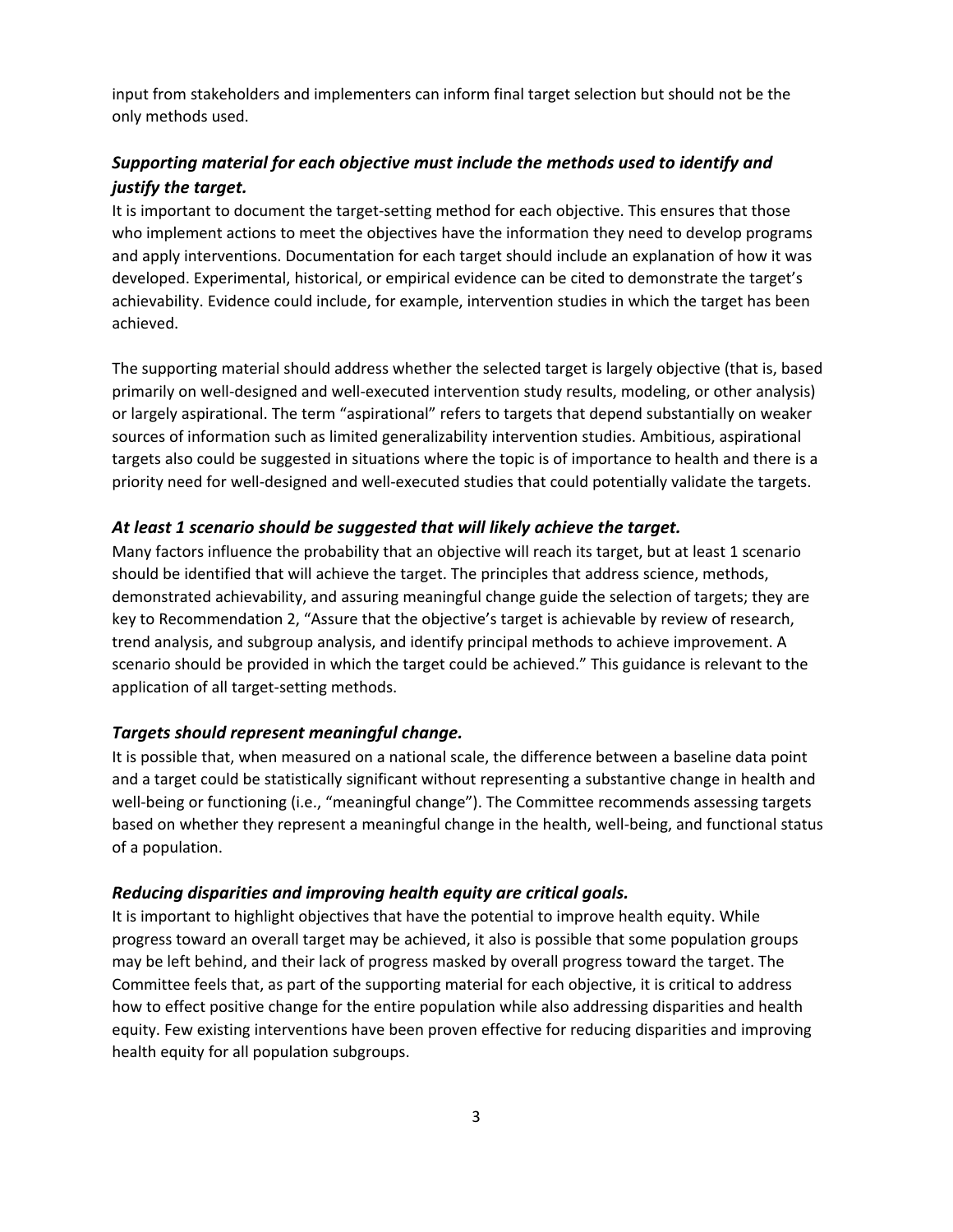### **Recommendations**

The Committee has identified 5 principles and 8 methods to set targets for Healthy People objectives and their priority in setting targets for Healthy People 2030. We have summarized these principles and recommended target-setting methods in 5 recommendations as follows:

- Recommendation 1 lists the 5 principles.
- Recommendation 2 encapsulates the principles on science, methods, demonstrated achievability, and assuring meaningful change that guide target choice.
- Recommendation 3 stresses the importance of addressing disparities to advance progress toward achieving health equity.
- Recommendation 4 provides a list of methods, each of which has been used in prior decades of Healthy People. The list includes examples of each method, drawn from Healthy People 2020.
- Recommendation 5 offers perspective on the use of expert opinion in relation to other recommended target-setting methods.

Appendix 1 offers additional detail on the extent to which each method was used in setting targets for Healthy People 2020.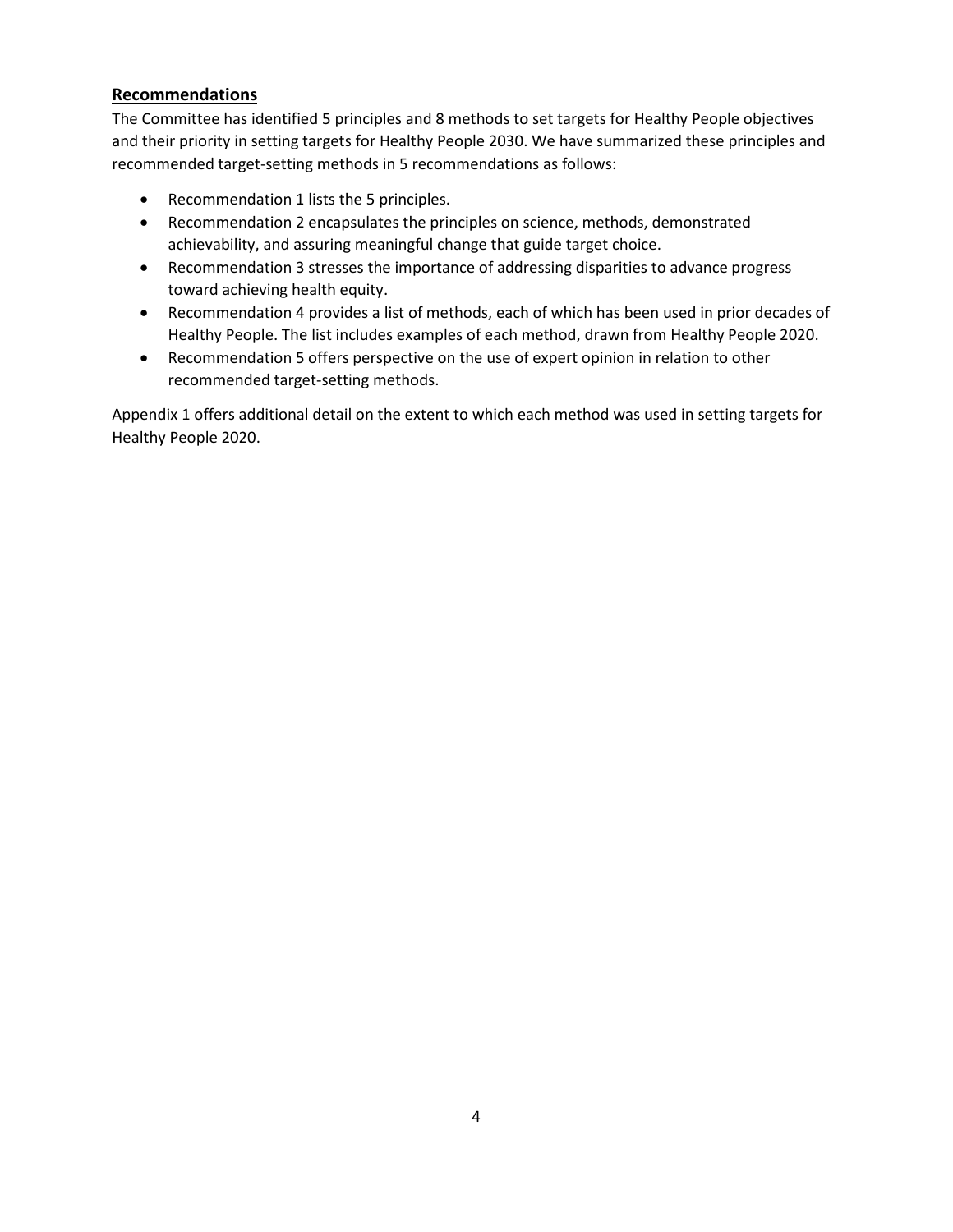## **Recommendations for Target-Setting Methods**

| <b>Recommendation 1:</b><br><b>Principles</b>                                  | The following principles should underlie a science-based approach to<br>setting achievable targets for Healthy People 2030:                                                                                                                                                                                                                                                         |  |  |  |  |  |
|--------------------------------------------------------------------------------|-------------------------------------------------------------------------------------------------------------------------------------------------------------------------------------------------------------------------------------------------------------------------------------------------------------------------------------------------------------------------------------|--|--|--|--|--|
|                                                                                | Objectives should be science based.<br>Supporting material for each objective must include the methods<br>used to identify and justify the target.<br>At least 1 scenario should be suggested that will likely achieve the<br>target.<br>Targets should represent meaningful change.<br>Reducing disparities and improving health equity are critical goals.<br>٠                   |  |  |  |  |  |
| <b>Recommendation 2:</b><br><b>Guidance for All</b><br><b>Methods</b>          | Assure that the objective's target is achievable by review of research,<br>trend analysis, and subgroup analysis, and identify principal methods to<br>achieve improvement. A scenario should be provided in which the target<br>could be achieved.                                                                                                                                 |  |  |  |  |  |
| <b>Recommendation 3:</b><br><b>Addressing Disparities</b><br>and Health Equity | A statement on the extent and distribution of disparities among<br>categories of the population template should be appended to each<br>objective's target. [The draft population template is included below, in<br>Appendix 2.]<br>A single target may mask important health and well-being disparities. In<br>consideration of achieving health equity it is recommended that each |  |  |  |  |  |
|                                                                                | objective be examined to see if, in addition to a single overall target,<br>multiple targets addressing subgroups also are needed.                                                                                                                                                                                                                                                  |  |  |  |  |  |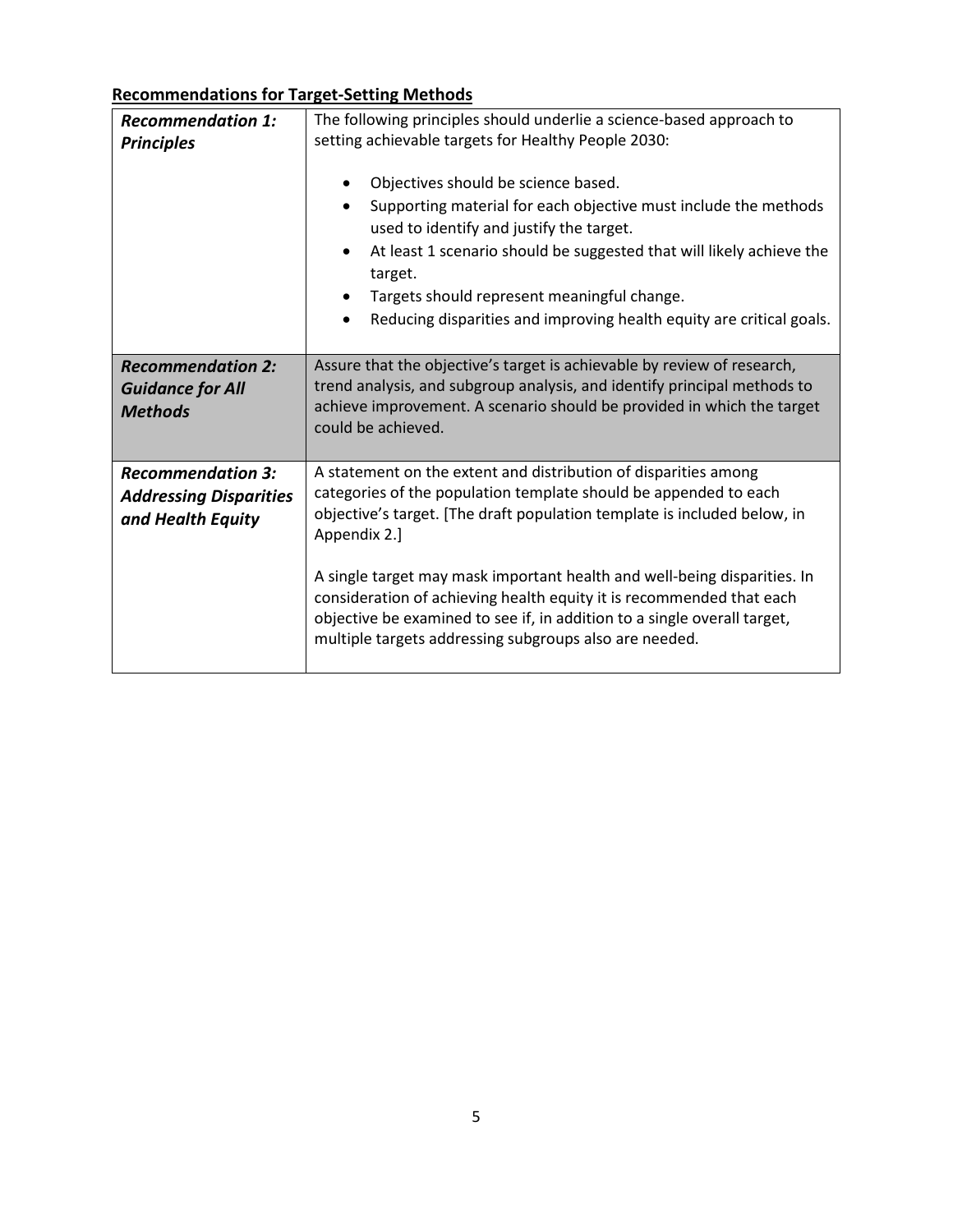| <b>Recommendation 4:</b>                                                                        | It is recommended that target-setting methods be prioritized for use in                                                                                                                                                                                                      |                                                                                                                                                                                                                                                                                                                                                       |  |  |  |  |
|-------------------------------------------------------------------------------------------------|------------------------------------------------------------------------------------------------------------------------------------------------------------------------------------------------------------------------------------------------------------------------------|-------------------------------------------------------------------------------------------------------------------------------------------------------------------------------------------------------------------------------------------------------------------------------------------------------------------------------------------------------|--|--|--|--|
| <b>Target-Setting</b>                                                                           | the following order.                                                                                                                                                                                                                                                         |                                                                                                                                                                                                                                                                                                                                                       |  |  |  |  |
| <b>Methods</b>                                                                                  |                                                                                                                                                                                                                                                                              |                                                                                                                                                                                                                                                                                                                                                       |  |  |  |  |
| <b>Target-Setting Method</b>                                                                    | Description                                                                                                                                                                                                                                                                  | Healthy People 2020 Example                                                                                                                                                                                                                                                                                                                           |  |  |  |  |
| 1. Modeling and/or<br>Projection/Trend<br>Analysis                                              | Modeling and statistical<br>analysis are used to identify<br>possible future targets. Target<br>selection based on health<br>impact, achievability, feasible<br>actions.                                                                                                     | $EH-3.2$<br>Reduce the risk of adverse health effects<br>caused by area sources of airborne<br>toxins.<br>This target was developed from an EPA<br>emissions concentration forecast model<br>that includes mobile sources, fires, area<br>sources, and major sources in the<br>modeling.<br>Baseline: 1,300,000 tons (2005)<br>Target: 1,700,000 tons |  |  |  |  |
| 2. Adapting<br>Recommendations<br>from National<br>Programs, Regulations,<br>Policies, and Laws | National programs may have<br>targets suitable for Healthy<br>People. Methods used to set<br>the targets should be<br>reviewed to assure<br>consistency with current<br>science.<br>Level of target achievability<br>and health impact depend on<br>the supporting analysis. | $IID-8$<br>Increase the percentage of children<br>aged 19 to 35 months who receive the<br>recommended doses of DTaP, polio,<br>MMR, Hib, hepatitis B, varicella, and<br>pneumococcal conjugate vaccine (PCV).<br>Baseline: 68.4% in 2012<br>Target: 80.0%, consistent with CDC<br>analysis                                                            |  |  |  |  |
| 3. Evidence-Based                                                                               | Target selected by choosing a                                                                                                                                                                                                                                                | EMC-4.3.1                                                                                                                                                                                                                                                                                                                                             |  |  |  |  |
| Percentage Point<br>Improvement                                                                 | percentage improvement.<br>Supporting the choice should<br>be a systematic review of<br>evidence and/or<br>modeling/projection to assure<br>target achievability.<br>Strong target achievability<br>assuming systematic review of<br>evidence and projection of<br>trends.   | Increase the proportion of elementary<br>schools that require cumulative<br>instruction in health education that<br>meet the U.S. National Health Education<br>Standards for elementary, middle, and<br>senior high schools.<br>Baseline: 7.5% in 2006<br>Target: 11.5%, an increase of 4% (or a<br>relative increase of 53%)                         |  |  |  |  |
| 4. Better than the Best                                                                         | Chooses the "best" value of<br>the measure across subgroups<br>as an achievable target for<br>other subgroups. Analysis<br>should include identification<br>of key subgroup-specific<br>factors that enable progress.                                                        | (HP2010) 12-9<br>Reduce the proportion of adults with<br>high blood pressure.<br>Baseline: 25% (1988-94)<br>Target: 14%<br>Note: Mexican Americans had the "best"<br>rate.                                                                                                                                                                            |  |  |  |  |
| 5. Minimal Statistical<br>Significance                                                          | Chooses a target so the<br>distance between the target<br>and the baseline is the<br>smallest distance to represent                                                                                                                                                          | RD-4<br>Reduce activity limitations among<br>persons with current asthma. This rate<br>represents the percentage of people                                                                                                                                                                                                                            |  |  |  |  |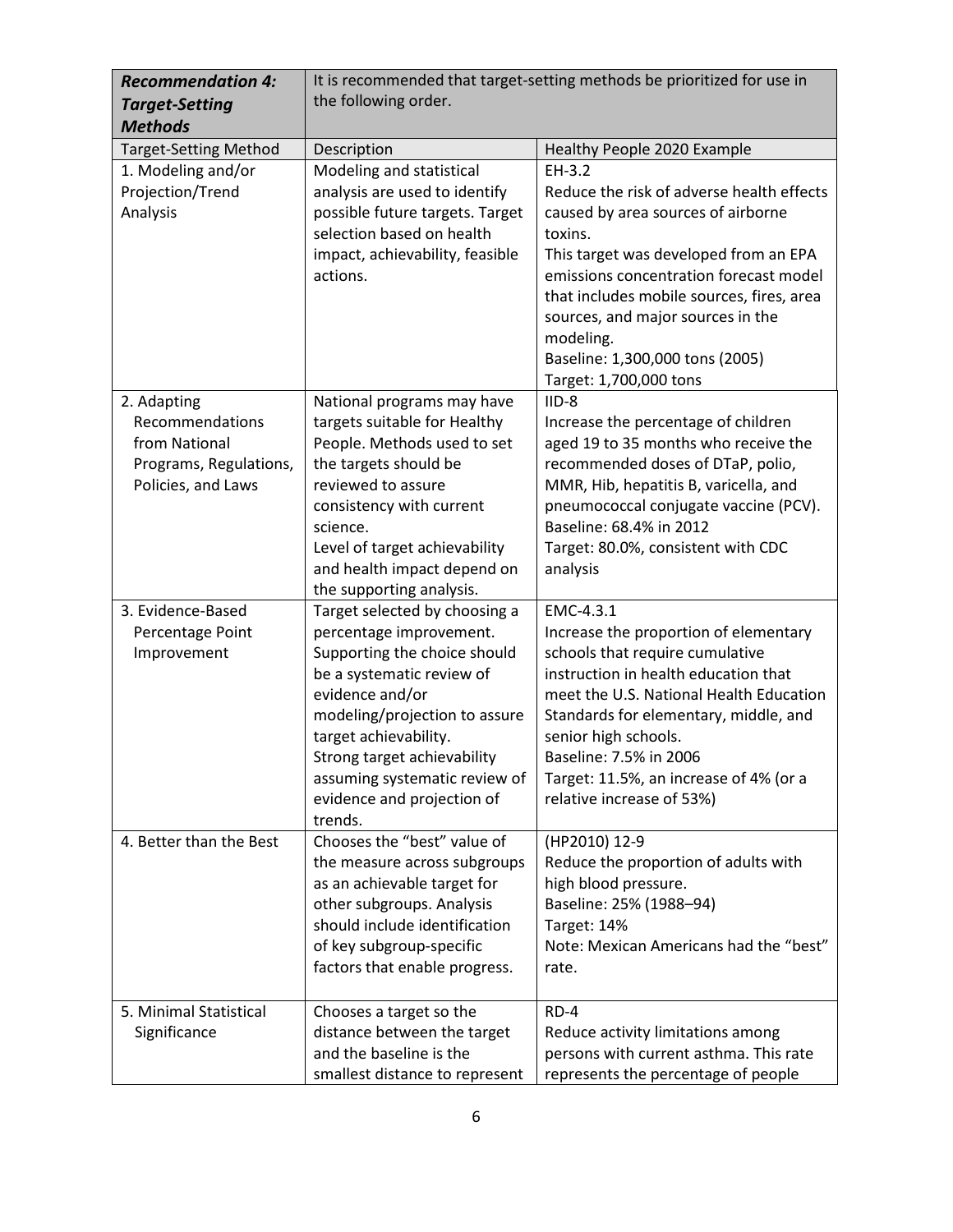| a statistically significant   | with asthma who currently have activity |
|-------------------------------|-----------------------------------------|
| change.                       | limitations.                            |
| The target should take into   | Baseline: 12.7% (2008)                  |
| account key factors that will | Target: 10.3%                           |
| influence improvement. Could  |                                         |
| lead to a target consistent   |                                         |
| with little health impact.    |                                         |

| Reflects little progress made                                    |                                                                                                                                                                                                                                                                                                                                                                                                                                                                                                            |  |  |  |
|------------------------------------------------------------------|------------------------------------------------------------------------------------------------------------------------------------------------------------------------------------------------------------------------------------------------------------------------------------------------------------------------------------------------------------------------------------------------------------------------------------------------------------------------------------------------------------|--|--|--|
|                                                                  | $TU-11.1$                                                                                                                                                                                                                                                                                                                                                                                                                                                                                                  |  |  |  |
| in the prior decade. New                                         | Reduce cigarette smoking by adults.                                                                                                                                                                                                                                                                                                                                                                                                                                                                        |  |  |  |
| analysis is critical to assure                                   | Baseline: 20.6% (2008)                                                                                                                                                                                                                                                                                                                                                                                                                                                                                     |  |  |  |
| achievability, determine                                         | Target: 12%                                                                                                                                                                                                                                                                                                                                                                                                                                                                                                |  |  |  |
| importance of health problem,                                    |                                                                                                                                                                                                                                                                                                                                                                                                                                                                                                            |  |  |  |
| and encourage action. Key                                        |                                                                                                                                                                                                                                                                                                                                                                                                                                                                                                            |  |  |  |
| factors that will influence                                      |                                                                                                                                                                                                                                                                                                                                                                                                                                                                                                            |  |  |  |
| improvement should be                                            |                                                                                                                                                                                                                                                                                                                                                                                                                                                                                                            |  |  |  |
| identified.                                                      |                                                                                                                                                                                                                                                                                                                                                                                                                                                                                                            |  |  |  |
| Total coverage or total                                          | AHS-1.1                                                                                                                                                                                                                                                                                                                                                                                                                                                                                                    |  |  |  |
|                                                                  | Increase the proportion of persons with                                                                                                                                                                                                                                                                                                                                                                                                                                                                    |  |  |  |
|                                                                  | medical insurance.                                                                                                                                                                                                                                                                                                                                                                                                                                                                                         |  |  |  |
|                                                                  | Baseline: 83.2% (2008)                                                                                                                                                                                                                                                                                                                                                                                                                                                                                     |  |  |  |
|                                                                  | Target: 100%                                                                                                                                                                                                                                                                                                                                                                                                                                                                                               |  |  |  |
|                                                                  | Interim data: 89.7% (2016)                                                                                                                                                                                                                                                                                                                                                                                                                                                                                 |  |  |  |
|                                                                  |                                                                                                                                                                                                                                                                                                                                                                                                                                                                                                            |  |  |  |
|                                                                  | $ID-1.8$                                                                                                                                                                                                                                                                                                                                                                                                                                                                                                   |  |  |  |
|                                                                  | Maintain elimination of polio.                                                                                                                                                                                                                                                                                                                                                                                                                                                                             |  |  |  |
|                                                                  | Baseline: 0 cases (2008)                                                                                                                                                                                                                                                                                                                                                                                                                                                                                   |  |  |  |
|                                                                  | Target: 0 cases                                                                                                                                                                                                                                                                                                                                                                                                                                                                                            |  |  |  |
|                                                                  | Interim data: 0 cases (2015)                                                                                                                                                                                                                                                                                                                                                                                                                                                                               |  |  |  |
|                                                                  | <b>IVP-9.4</b>                                                                                                                                                                                                                                                                                                                                                                                                                                                                                             |  |  |  |
|                                                                  | Prevent an increase in poisoning deaths                                                                                                                                                                                                                                                                                                                                                                                                                                                                    |  |  |  |
|                                                                  | caused by unintentional or                                                                                                                                                                                                                                                                                                                                                                                                                                                                                 |  |  |  |
|                                                                  | undetermined intent among persons<br>aged 35 to 54 years.                                                                                                                                                                                                                                                                                                                                                                                                                                                  |  |  |  |
|                                                                  | Baseline: 21.6 deaths per                                                                                                                                                                                                                                                                                                                                                                                                                                                                                  |  |  |  |
|                                                                  | 100,000 (2007)                                                                                                                                                                                                                                                                                                                                                                                                                                                                                             |  |  |  |
|                                                                  | Target: 21.6 deaths per 100,000                                                                                                                                                                                                                                                                                                                                                                                                                                                                            |  |  |  |
|                                                                  | Interim data: 34.2 (2016)                                                                                                                                                                                                                                                                                                                                                                                                                                                                                  |  |  |  |
| Expert opinion and input from stakeholders/implementers also can |                                                                                                                                                                                                                                                                                                                                                                                                                                                                                                            |  |  |  |
|                                                                  |                                                                                                                                                                                                                                                                                                                                                                                                                                                                                                            |  |  |  |
|                                                                  |                                                                                                                                                                                                                                                                                                                                                                                                                                                                                                            |  |  |  |
|                                                                  |                                                                                                                                                                                                                                                                                                                                                                                                                                                                                                            |  |  |  |
|                                                                  | elimination is sought and<br>deemed achievable within the<br>decade.<br>Concern that these goals may<br>not be realistic and/or<br>achievable.<br>For health problems that are<br>in imminent danger of getting<br>worse. Key factors that will<br>achieve stability of the<br>baseline need to be known.<br>A method that should be used<br>only in special cases of a<br>concern for decreasing health<br>status.<br>inform target selection but should not be used as a method for target<br>selection. |  |  |  |

References:

1. Drucker P. The Practice of Management. New York: HarperBusiness; 1993, c1954.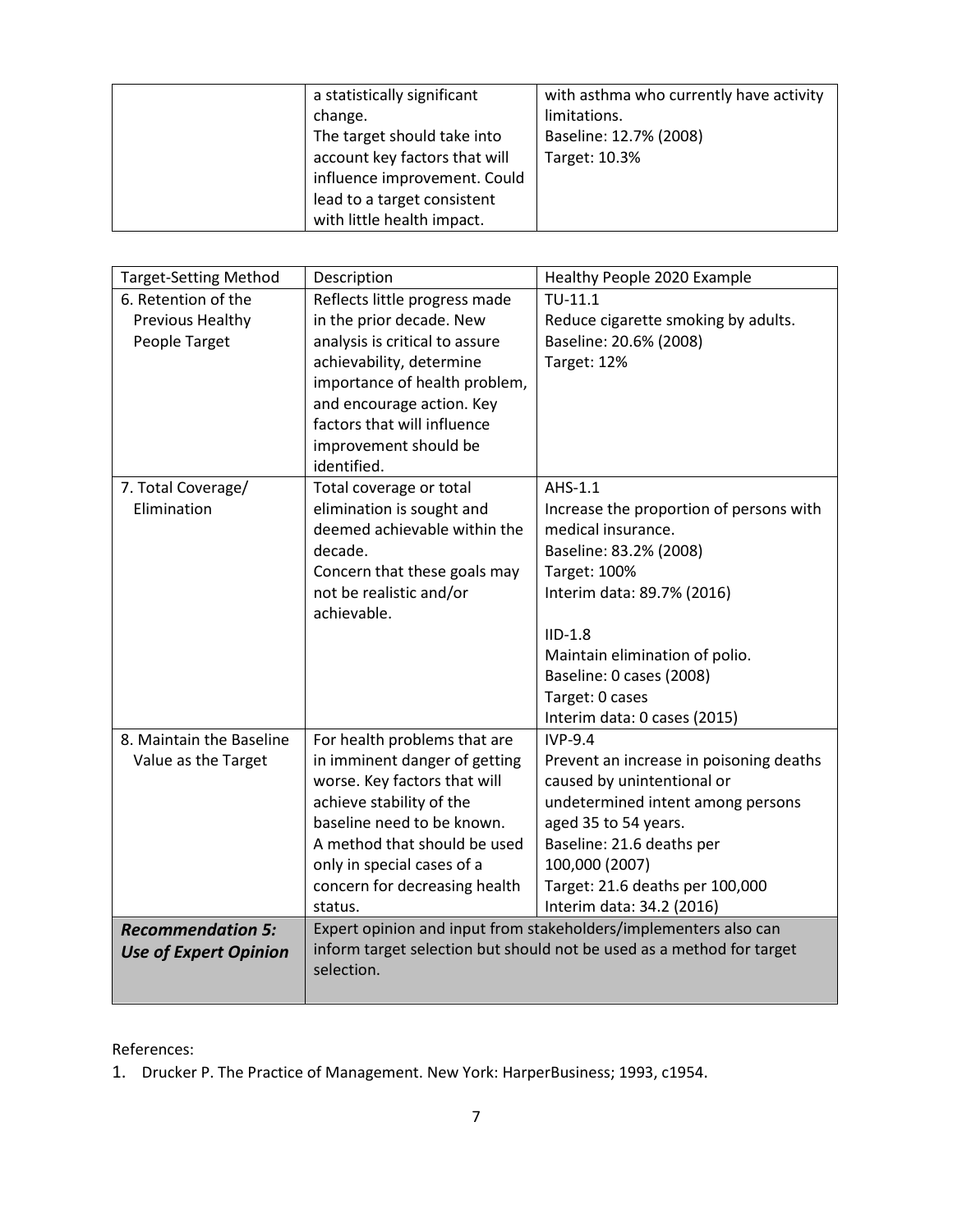# **APPENDIX 1. Summary of Healthy People 2020 Objectives by Target-Setting Method (targets met as of March 23, 2018)**

| <b>Target-Setting Method</b>                   | Number of<br>Objectives | $%$ of<br>Total | <b>Targets</b><br>Met | $%$ of<br><b>Targets</b><br>Met |
|------------------------------------------------|-------------------------|-----------------|-----------------------|---------------------------------|
| 10 percent improvement                         | 576                     | 62.2%           | 210                   | 36.5%                           |
| Specific percentage point improvement          | 26                      | 2.8%            | 8                     | 30.8%                           |
| <b>Maintain the baseline value</b>             | 13                      | 1.4%            | 4                     | 30.8%                           |
| <b>Minimal statistical significance</b>        | 50                      | 5.4%            | 12                    | 24.0%                           |
| <b>Projection/trend analysis</b>               | 78                      | 8.4%            | 17                    | 21.8%                           |
| Consistency with national programs,            |                         |                 |                       |                                 |
| regulations, policies, and laws                | 80                      | 8.6%            | 17                    | 21.3%                           |
| <b>Retention of Healthy People 2010 target</b> | 10                      | 1.1%            | 2                     | 20.0%                           |
| <b>Total coverage/elimination</b>              | 83                      | 9.0%            | 5                     | 6.0%                            |
| <b>Modeling</b>                                | 10                      | 1.1%            | $\Omega$              | 0.0%                            |
|                                                |                         |                 |                       |                                 |
| <b>Total</b>                                   | 926                     | 100%            | 275                   | 29.7%                           |